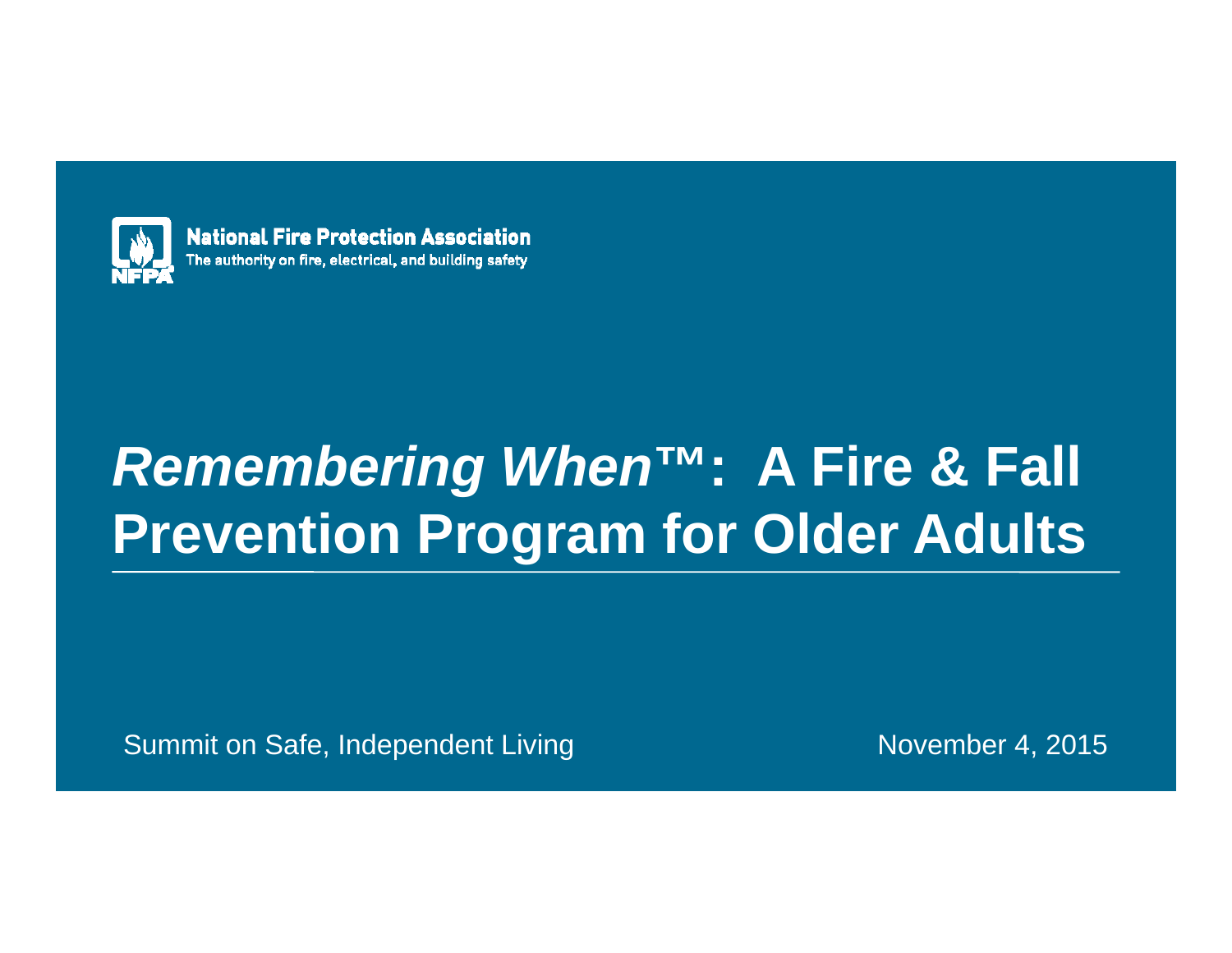#### **Community Members At Risk:** The Fire & Fall Problem Among Older Adults

#### **Intended Benefits of the** *Remembering When* **Fire & Fall Prevention Program:**

- Older adults live safely at home longer
- Fewer injuries from fires and falls
- Collaboration across community agencies
- Opportunities to increase social connectedness
- Provides tangible actions for older adults to impact health status
- Service to older adult residents
- Decreased reliance on EMS services
- And more….



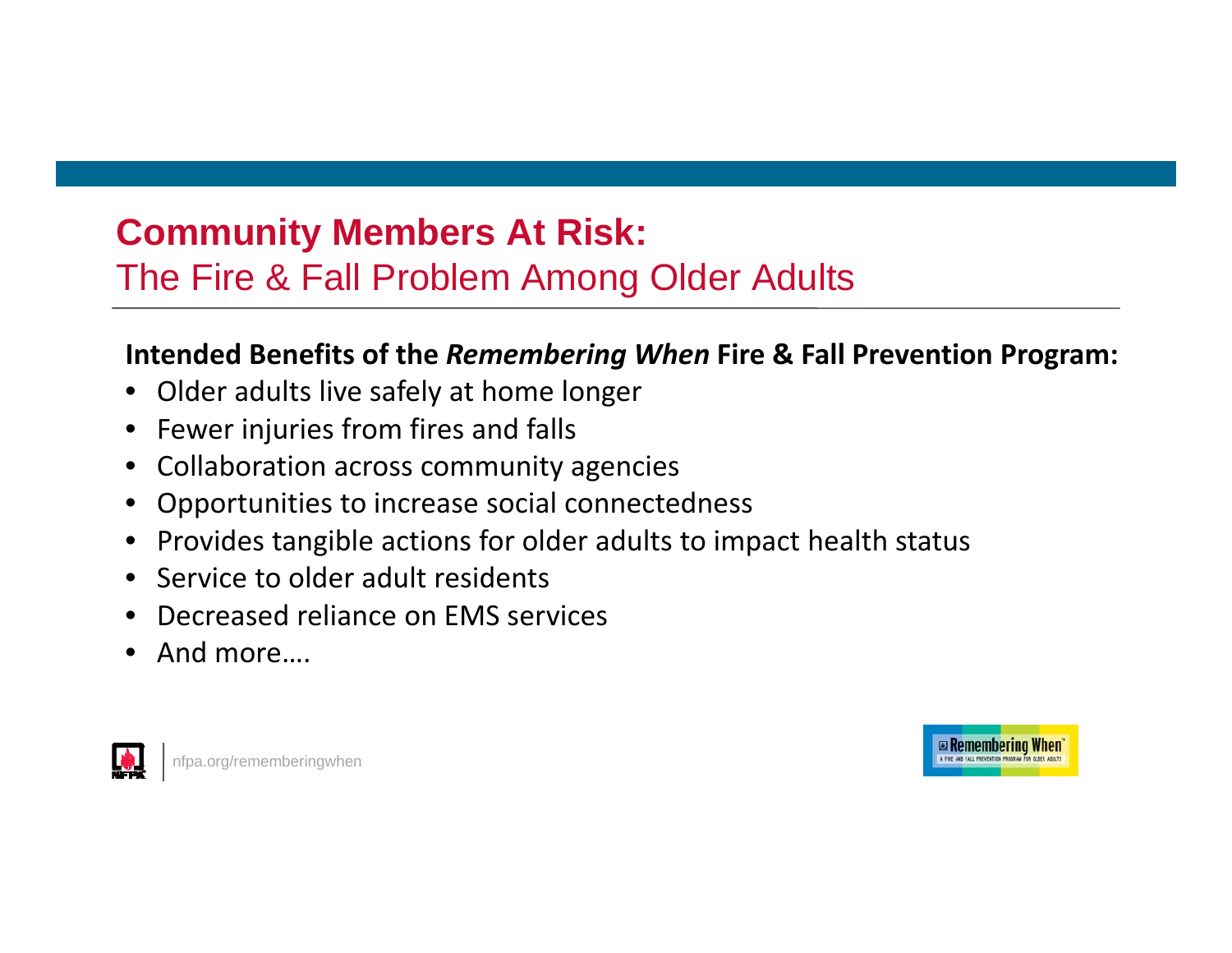#### **Unintentional Injury Death, 65+ Years, U.S., 2013**



FIRE AND FALL PREVENTION PR

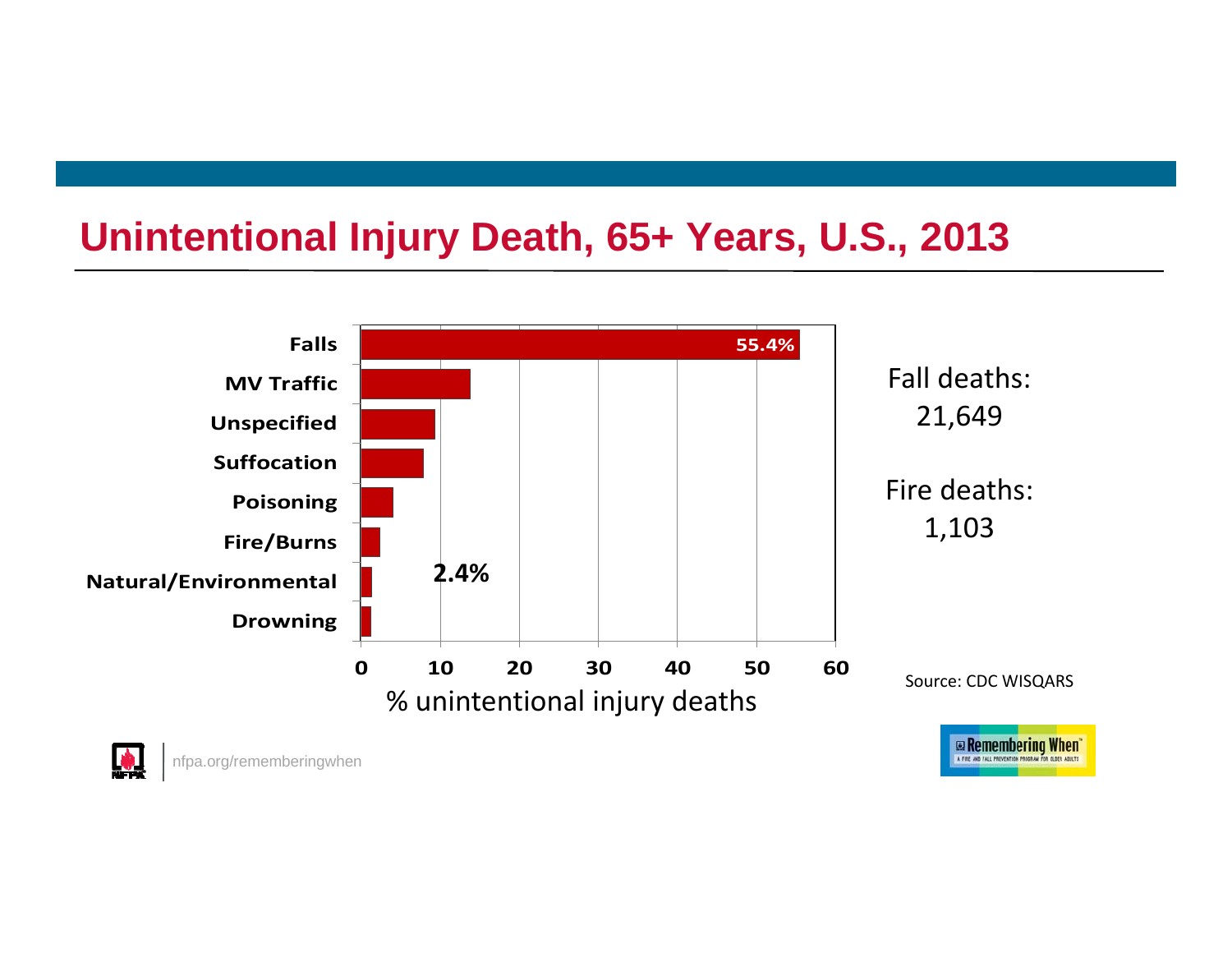## **Fatal fires disproportionately affect older populations**

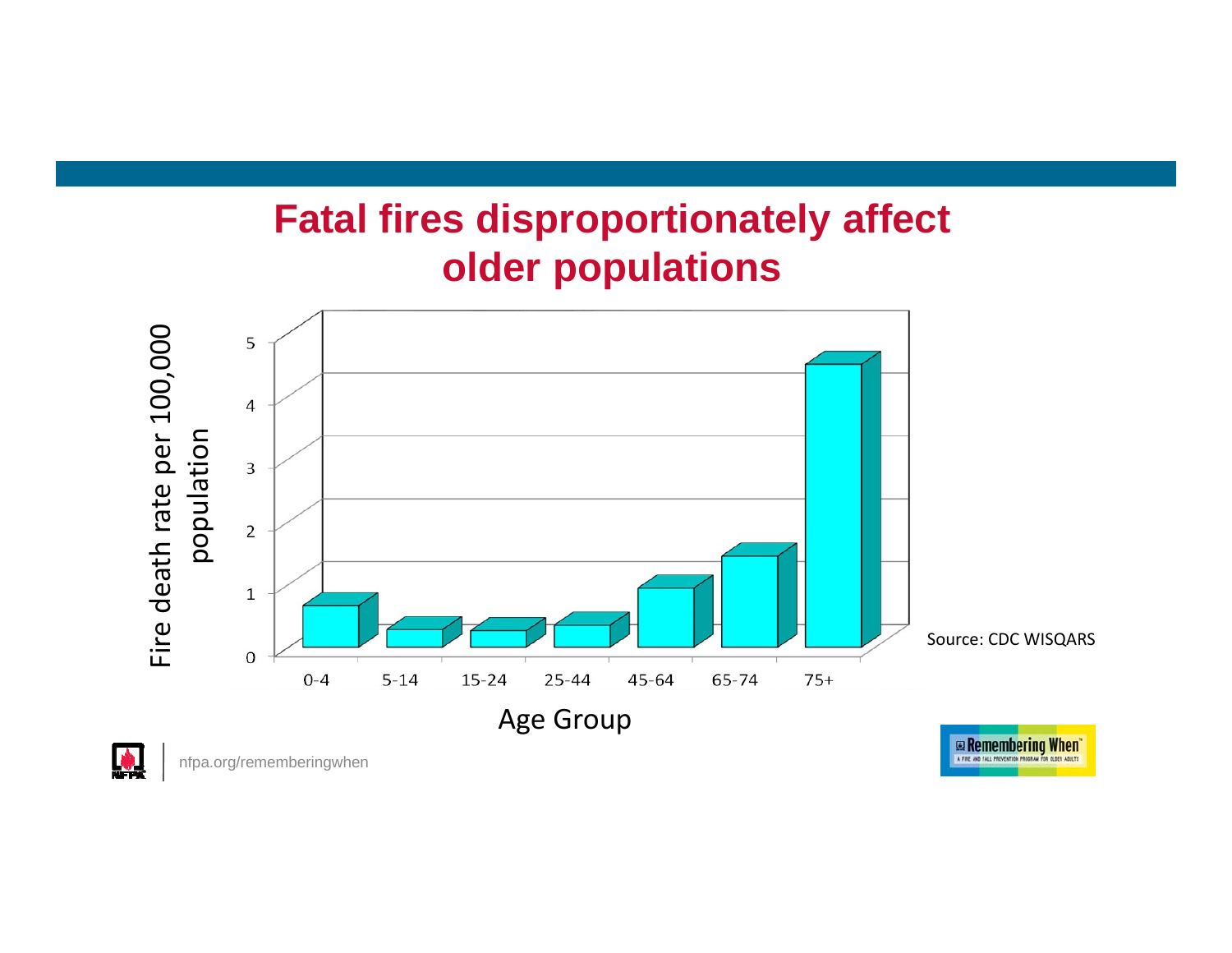### **Evolution of the** *Remembering When* **Program**

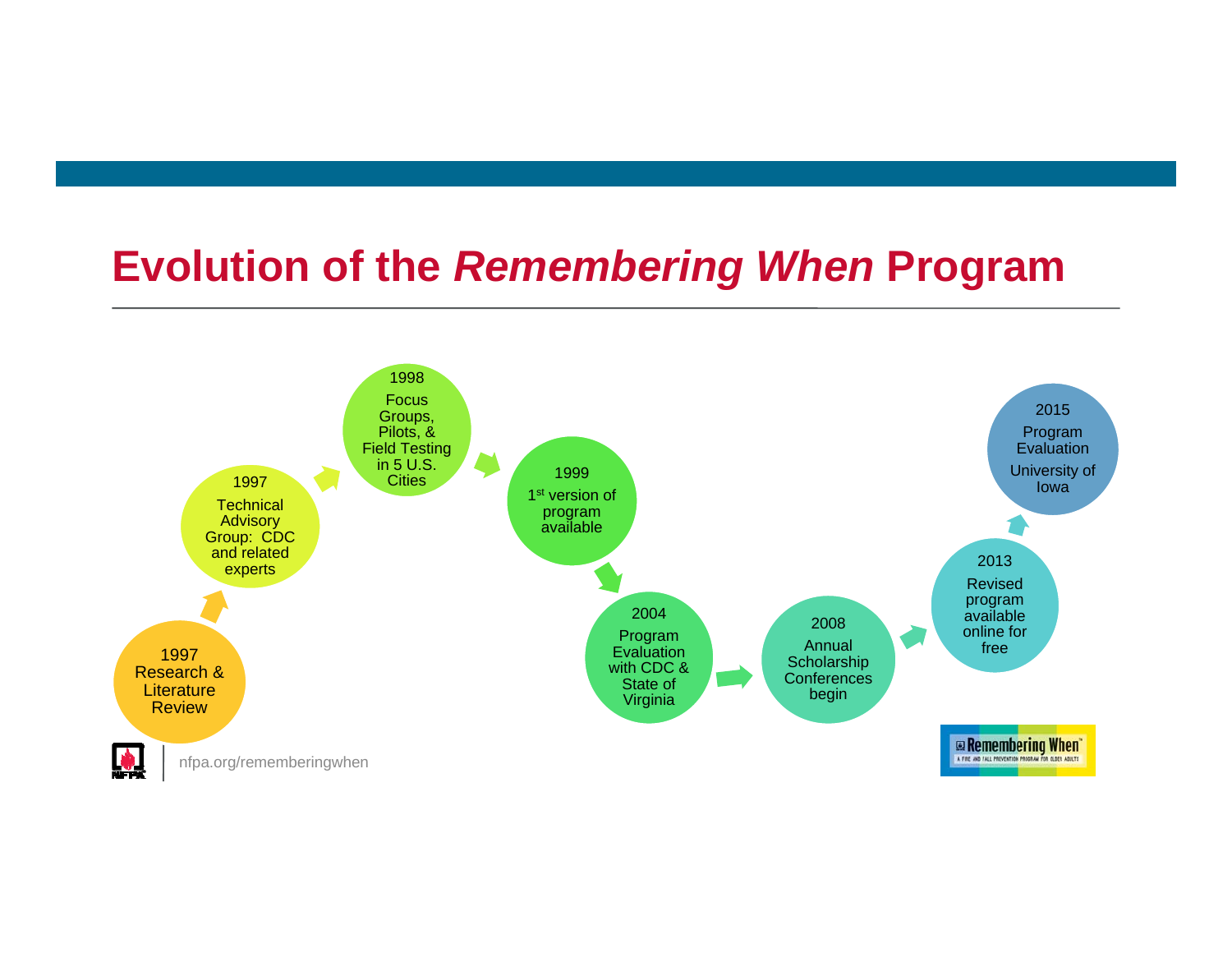#### *Remembering When***™ A Fire and Fall Prevention Program for Older Adults**

#### **A Community Approach:**

- $\bullet$ Fire and Life Safety Educator
- •Home Visiting Professional / Volunteer
- •And…..

#### **Program Delivery:**

- •Group Presentations
- •Home Visits



#### **Training available directly & indirectly from NFPA**





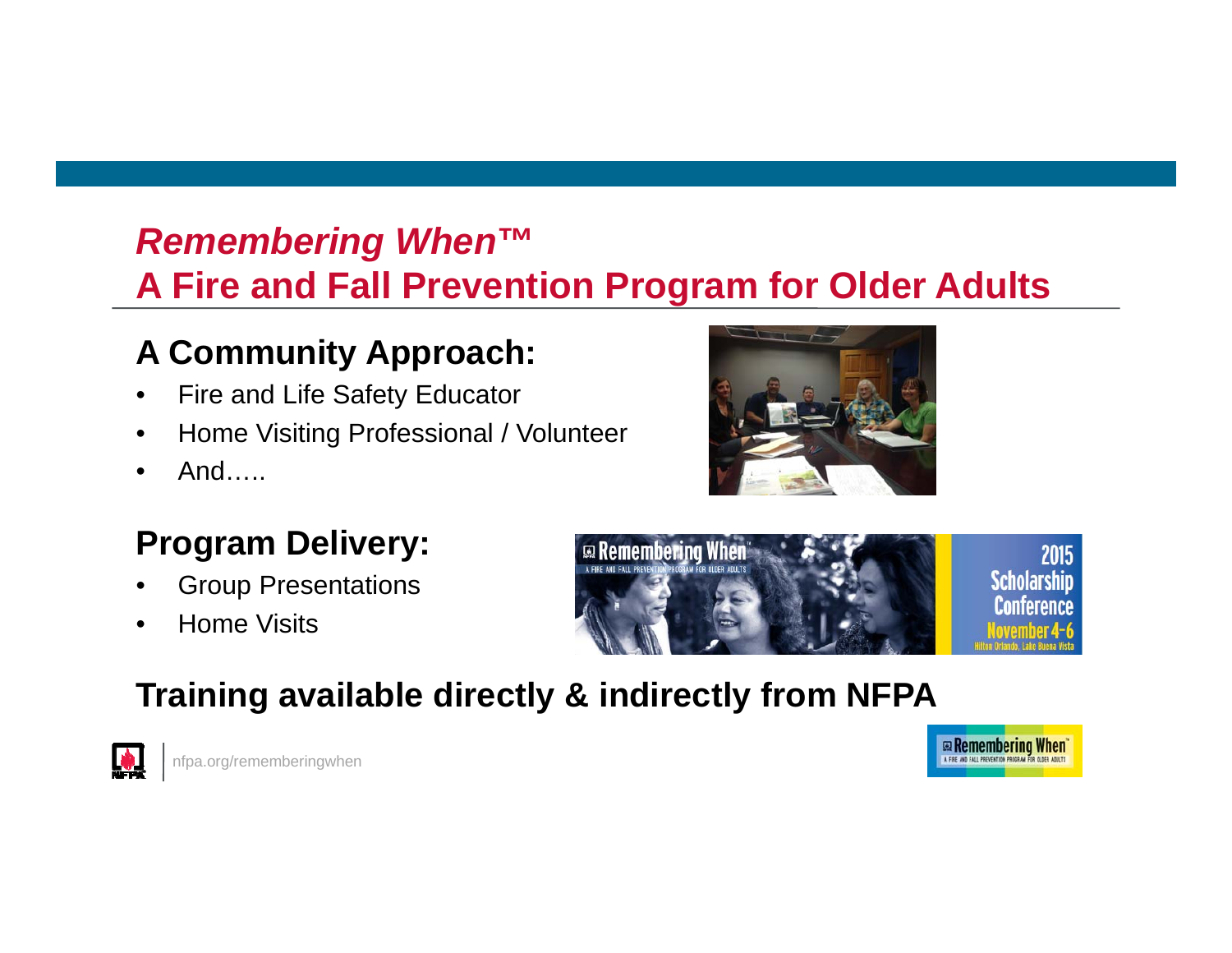## *Remembering When*  **Fire Messages**

- 1. If you smoke, smoke outside.
- 2. Give space heaters space.
- 3. Stay in the kitchen when frying food.
- 4. Stop, drop, and roll if your clothes catch fire.
- 5. Smoke alarms save lives.
- 6. Plan and practice your escape from smoke and fire.
- 7. Know your local emergency number.
- 8. Plan your escape around your abilities.







**Exemplembering When**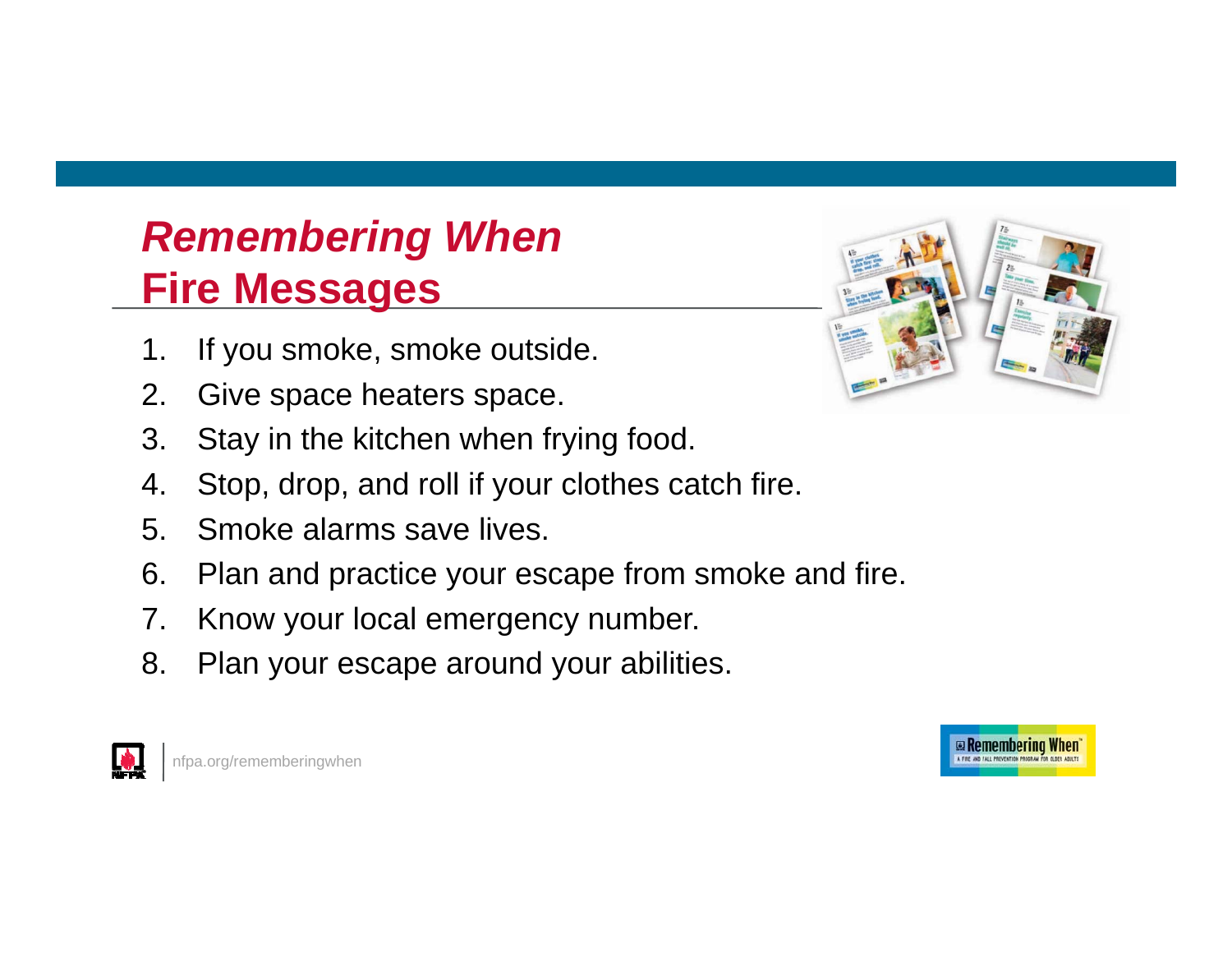## *Remembering When*  **Fall Messages**

- 1. Exercise regularly
- 2. Take your time
- 3. Keep stairs and walking areas free from clutter
- 4. Improve the lighting inside and outside your home
- 5. Use non-slip mats in the bathtub and on shower floors.
- 6. Be aware of uneven walking surfaces indoors and outdoors.
- 7. Stairways should be well lit from top to bottom.
- 8. Wear sturdy, well-fitting shoes.





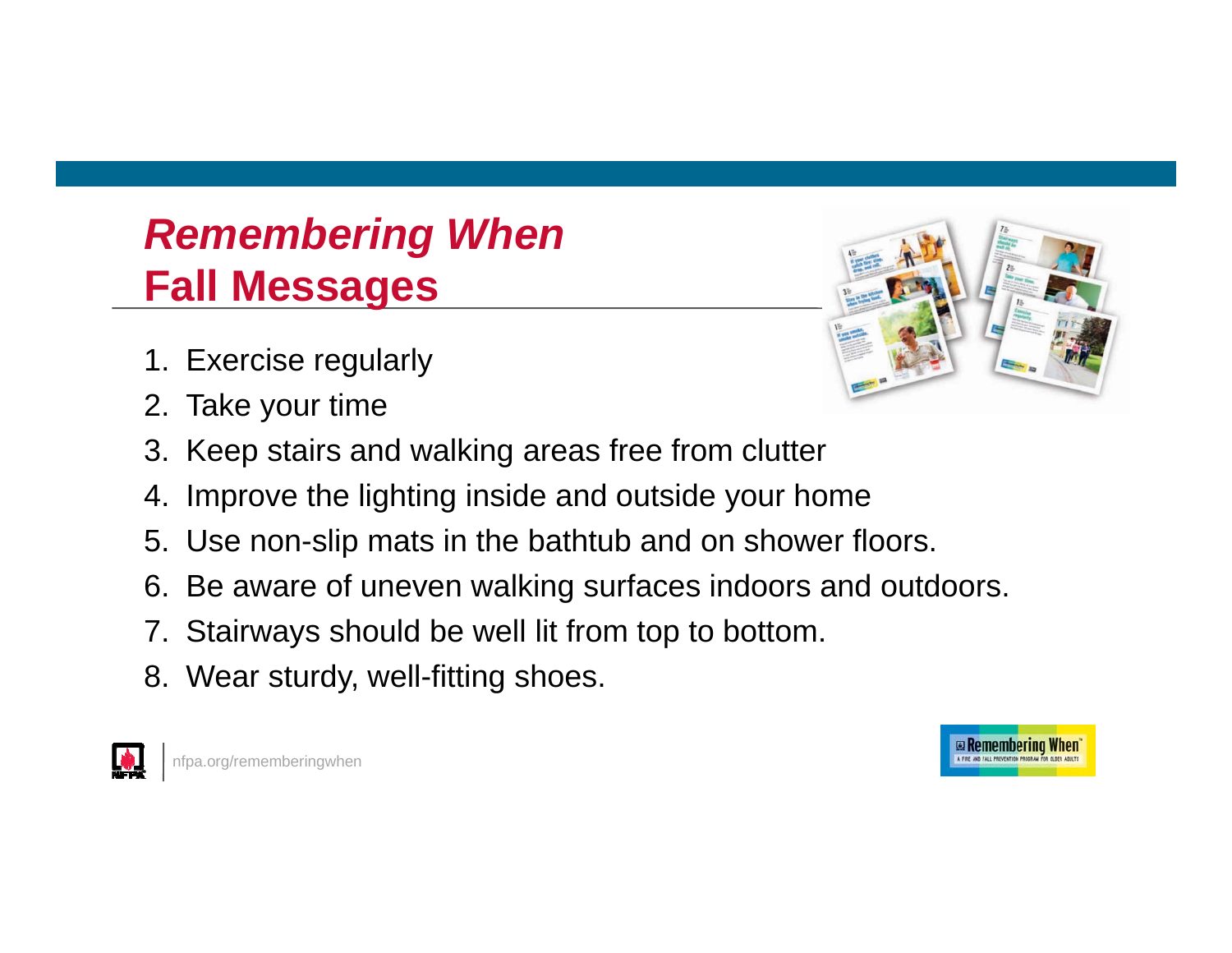## **Group Presentations & Home Visits**

- $\bullet$ **•** Build trust through credibility & respect.
- •• Review the Fire / Fall Prevention & Safety Tips.
- •Help residents identify fire & fall hazards in their homes
- •Work with the resident to identify preventive action steps
- •• Provide referrals if appropriate
- Provide contact information for additional questions and follow up.







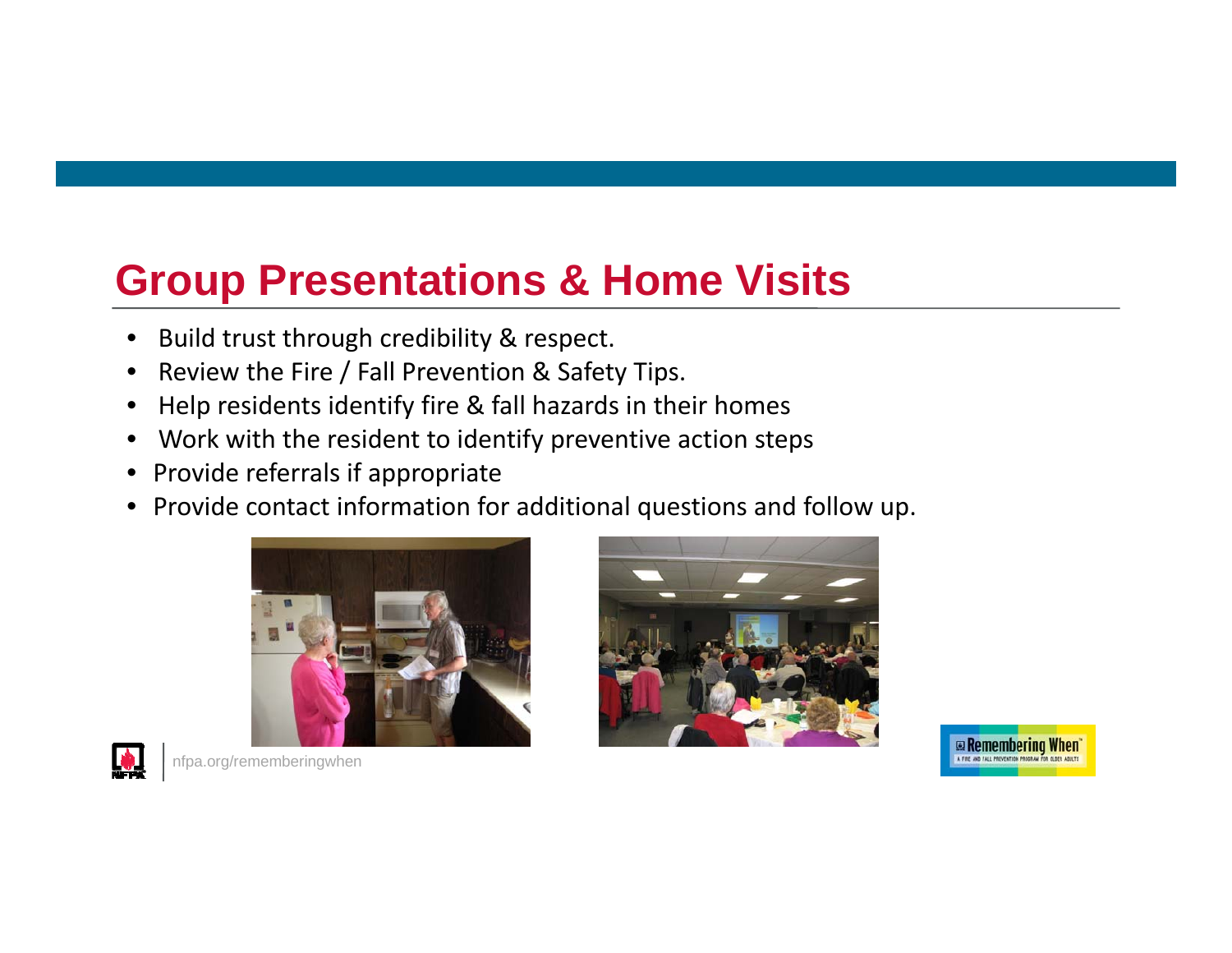## **The 2015** *Remembering When*  **Evaluation Project**

Partnership between NFPA, The Fire Protection Research Foundation, and the University of Iowa Injury Prevention Research Center

Prospective, cohort design comparing:

- •Homebound older adults receiving <sup>a</sup> home visit
- $\bullet$ ● Non-homebound older adults receiving a home visit
- •● Non-homebound older adults receiving a home visit and group presentation

‐Identify program components and content that work well

‐Identify what could work better